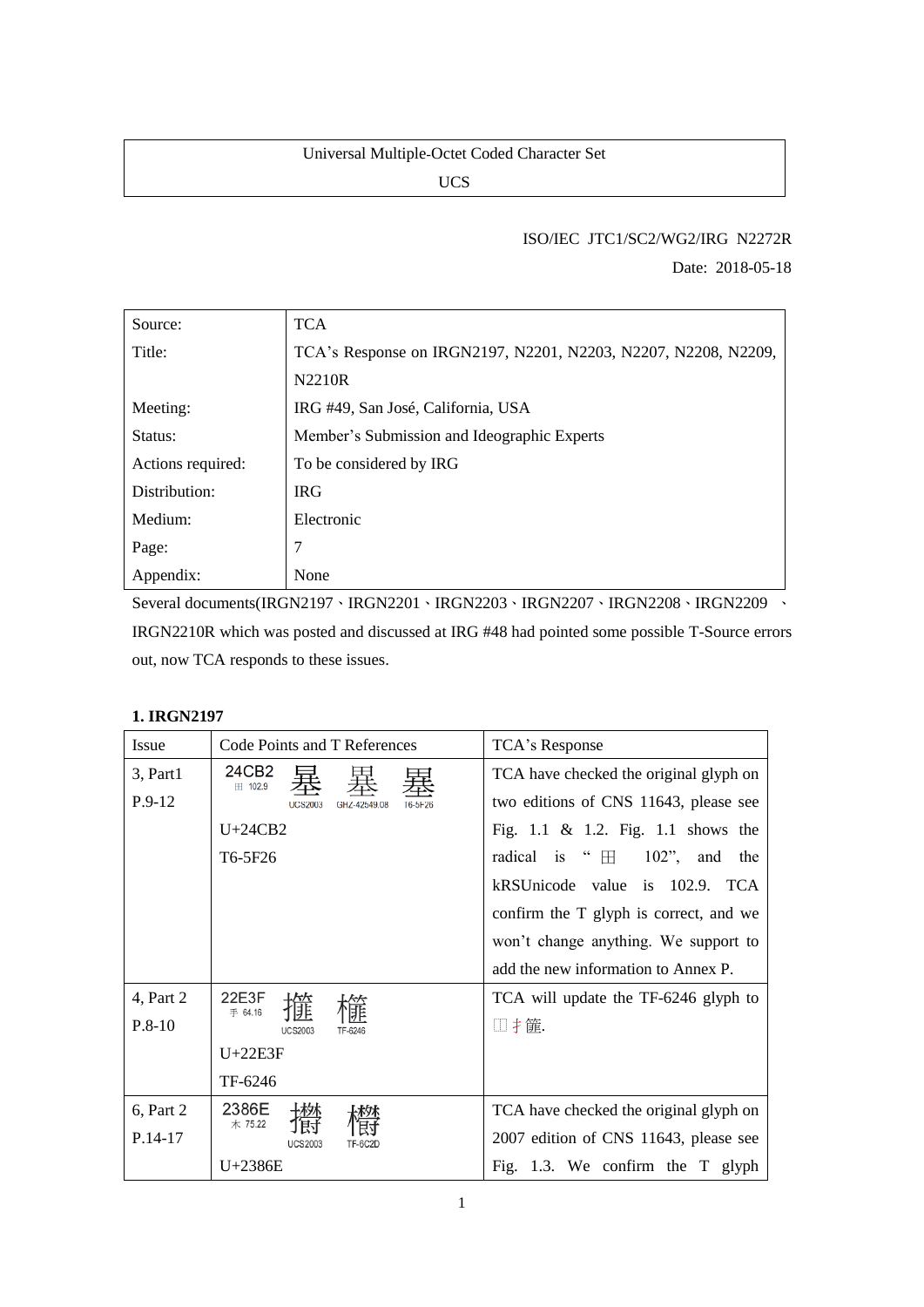|            | TF-6C2D                                                 | matched the source. If the UCS2003                                      |
|------------|---------------------------------------------------------|-------------------------------------------------------------------------|
|            |                                                         | glyph can't be changed, we suggest                                      |
|            |                                                         | re-assign a<br>code<br>point<br>new<br>for                              |
|            |                                                         | TF-6C2D.                                                                |
| 7, Part 2  | 23A26<br>歹 78.8                                         | TCA will update the T6-5371 glyph to                                    |
| P.18-24    |                                                         | □卢⊟从戈, which will be matched the                                        |
|            | $U+23A26$                                               | glyph on the 1992 Edition of CNS                                        |
|            | T6-5371                                                 | 11643. Please see Fig. 1.4.                                             |
| 8, Part 2  | 24120                                                   | TCA will update the TF-6246 glyph to                                    |
| P.25-27    | 水 85.18<br><b>UCS2003</b>                               | □ 氵薲.                                                                   |
|            | $U + 24120$                                             |                                                                         |
|            | <b>TF-676A</b>                                          |                                                                         |
| 10, Part 2 | 2459B<br>爿 90.12                                        | No change for the T glyph at this                                       |
| P.29-30    | <b>UCS2003</b><br>GHZ-42378.21                          | moment. The T glyph has matched the                                     |
|            | U+2459B                                                 | source.                                                                 |
|            | T5-5544                                                 |                                                                         |
| 11, Part 2 | 24662<br>牛 93.7                                         | TCA will update the T5-334B glyph to                                    |
| P.31-34    | <b>UCS2003</b><br>GKX-0701.13<br>T5-334B                | 特(□牛羊).                                                                 |
|            | $U + 24662$                                             |                                                                         |
|            | T5-334B                                                 |                                                                         |
| 12, Part 2 | 26C16<br>艸 140.8                                        | TCA will update the T5-3B5D glyph to                                    |
| P.35-37    | <b>UCS2003</b><br>GHZ-53214.11                          | $\Box$ <sup>++</sup> $\sharp \underline{t}$ , which will be matched the |
|            | $U+26C16$                                               | glyph on the 1992 Edition of CNS                                        |
|            | T5-3B5D                                                 | 11643. Please see Fig. 1.5.                                             |
| 13, Part 2 | 281AF D. D.<br>目互応<br>HAIL.                             | TCA will update the T7-5544 glyph to                                    |
| P.38-40    | 足 157.14<br><b>UCS2003</b><br>GKX-1235.21<br>$17 - 554$ | $\Box$ E 僕, which will be matched the                                   |
|            | 北赤                                                      | glyph on the 1992 Edition of CNS                                        |
|            | H-9D41                                                  | 11643. Please see Fig. 1.6.                                             |
|            | $U+281AF$                                               |                                                                         |
|            | T7-5544                                                 |                                                                         |

Fig. 1.1 T6-5F26 Glyph on the 1992 Edition of CNS 11643

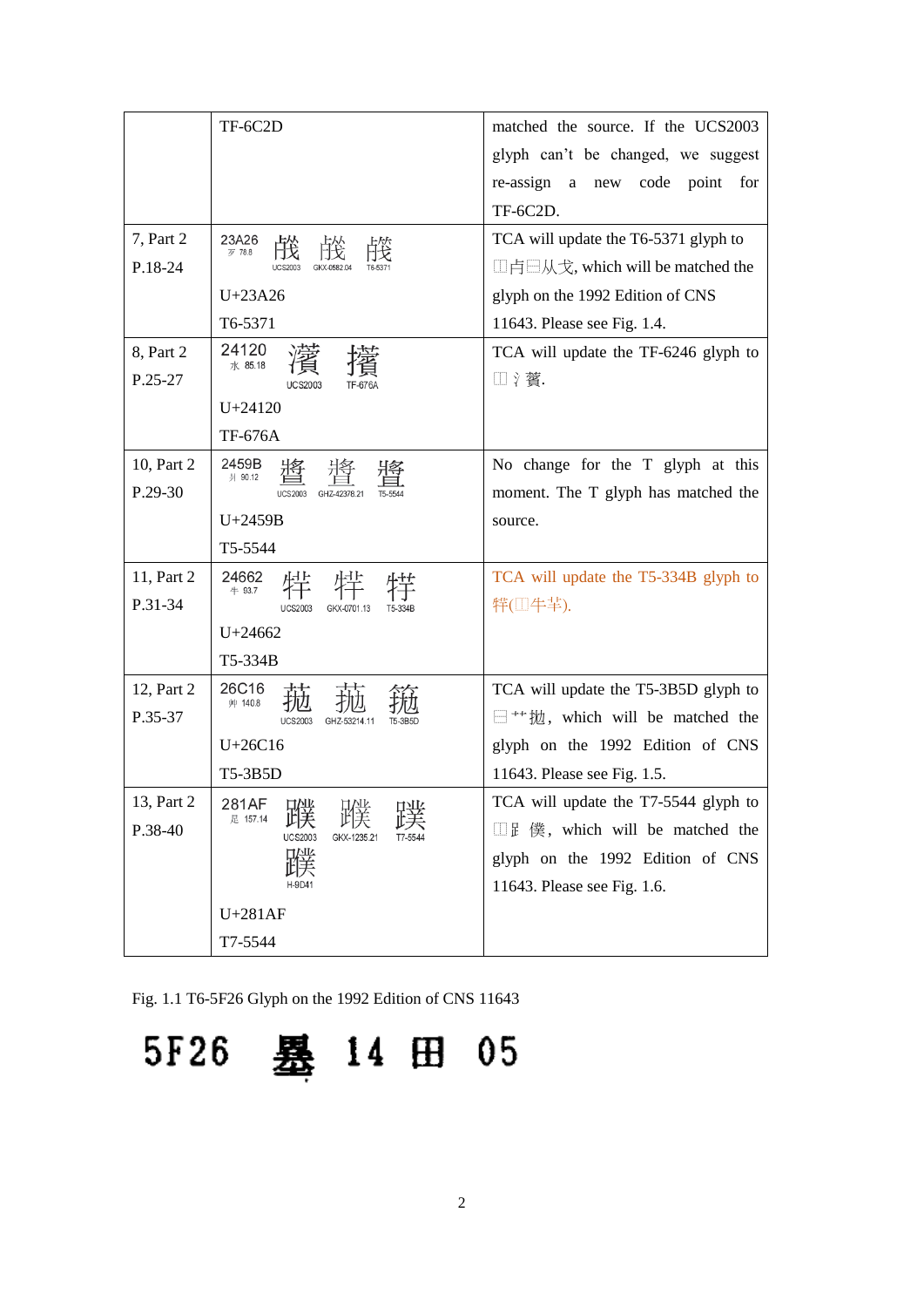Fig. 1.2 T6-5F26 Glyph on the 2007 Edition of CNS 11643



Fig. 1.3 TF-6C2D Glyph on the 2007 Edition of CNS 11643



Fig. 1.4 T6-5371 Glyph on the 1992 Edition of CNS 11643



Fig. 1.5 T5-3B5D Glyph on the 1992 Edition of CNS 11643

12 艸 06 3B5D 菗

Fig. 1.6 T7-5544 Glyph on the 1992 Edition of CNS 11643



| 2. IRGN2201 |
|-------------|
|-------------|

| <b>Issue</b> | Code Points and T        | <b>TCA Response</b>                                                     |
|--------------|--------------------------|-------------------------------------------------------------------------|
|              | References               |                                                                         |
| 1.           | 3B05<br>臱<br>臱<br>日 72.9 | No change for the T glyph.                                              |
| $P.1-3$      | G5-4A3D<br>T3-415A       |                                                                         |
|              | $U+3B05$                 |                                                                         |
|              | T3-415A                  |                                                                         |
| 2.           | 3B9D<br>榴<br>格<br>木 75.9 | TCA request to move T5-3F71 $\overrightarrow{1}$ to U+3B9D, and T4-4423 |
| $P.4-5$      | T4-4423<br>G3-4247       | to U+2F8E7.                                                             |
|              | $U+3B9D$                 | 2F8E7                                                                   |
|              | T4-4423                  | 木 75.9<br>16.3.E7                                                       |
|              |                          | ≡ 3B9D 栩                                                                |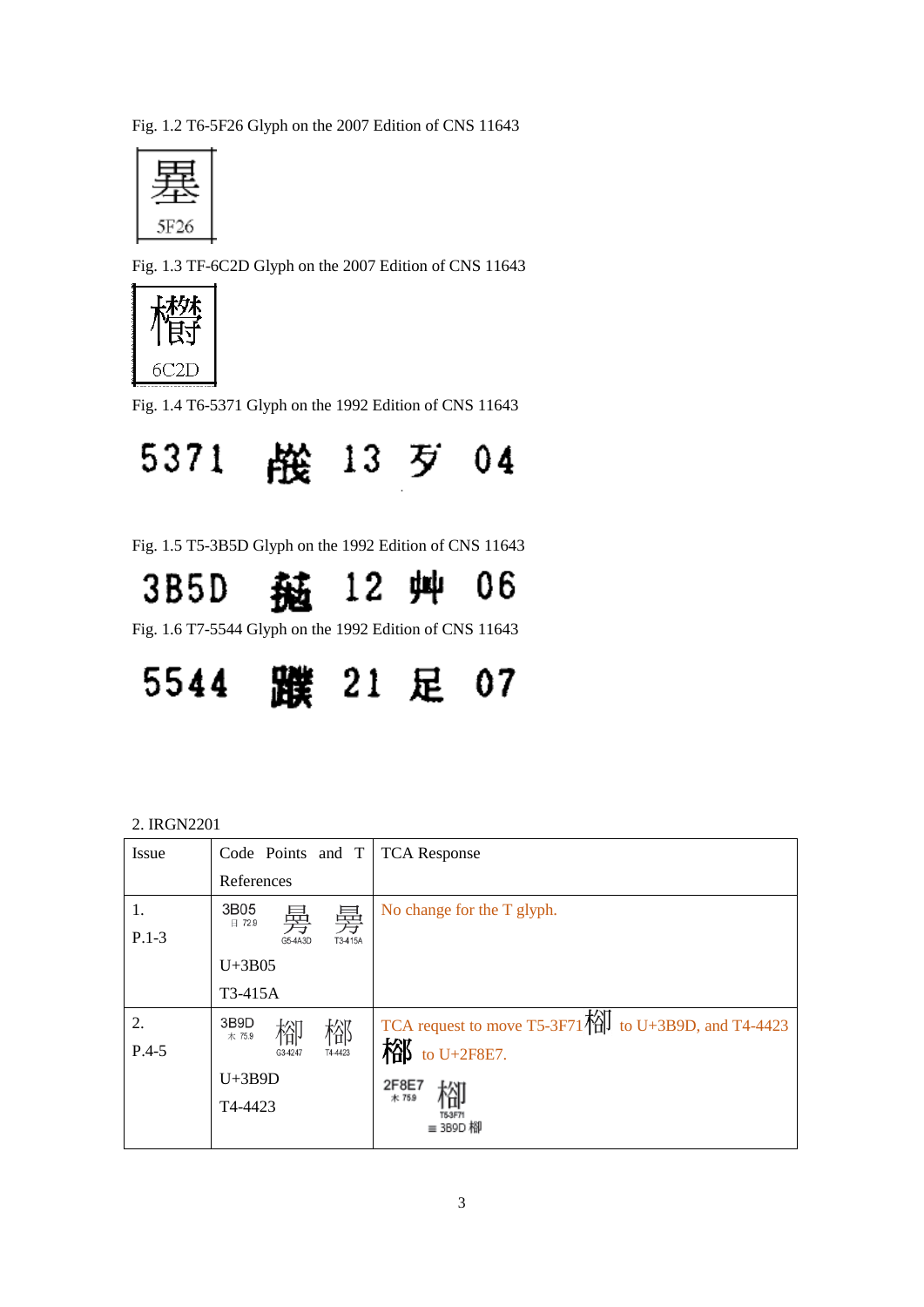### 3. IRGN2203

| <b>Issue</b>   | Code Points and T References | <b>TCA Response</b>                                                |
|----------------|------------------------------|--------------------------------------------------------------------|
| 1              | 4A76<br>革 177.10             | No change for the T glyph at this moment. The T                    |
|                |                              | glyph has matched the source.                                      |
|                | $U+4A76$                     | 5E41<br><b>鑑 18 革 09</b>                                           |
|                | T4-5E41                      |                                                                    |
| $\overline{2}$ | 809E<br>肉 130.3              | No change for the T glyph at this moment. The T                    |
|                |                              | glyph has matched the source. The radical is $\vert \xi \rangle$ . |
|                | U+809E                       |                                                                    |
|                | T4-2470                      |                                                                    |
| 3a             | 9AAA<br>骪<br>骨 188.3         | No change for the T glyph at this moment. The T                    |
|                | K1-6966<br>GE-4643           | glyph has matched the source. Please see Fig. $3.1 \&$             |
|                | U+9AAA                       | 3.2.                                                               |
|                | T4-4221                      |                                                                    |
| 3 <sub>b</sub> | 4D1F<br>鹿 198.3              | No change for the T glyph at this moment. The T                    |
|                | G5-797E                      | glyph has matched the source. see Fig. 3.3                         |
|                | $U+4D1F$                     |                                                                    |
|                | T5-4B6D                      | 14 鹿 11<br>4 B 6 D                                                 |
| 3c             | 45A0<br>虫 142.3              | No change for the T glyph at this moment. The T                    |
|                | GKX-1077.10                  | glyph has matched the source. Please see Fig. $3.3 \&$             |
|                | $U+45A0$                     | 3.4.                                                               |
|                | T3-2F22                      | 2F22                                                               |
|                |                              |                                                                    |

Fig. 3.1 T4-4221 Glyph on the 1992 Edition of CNS 11643

# 4221 **訊** 13 骨 10

Fig. 3.2 T4-4221 Glyph on the 2007 Edition of CNS 11643



Fig. 3.3 T3-2F22 Glyph on the 1992 Edition of CNS 11643

2F22 帆 09 虫 06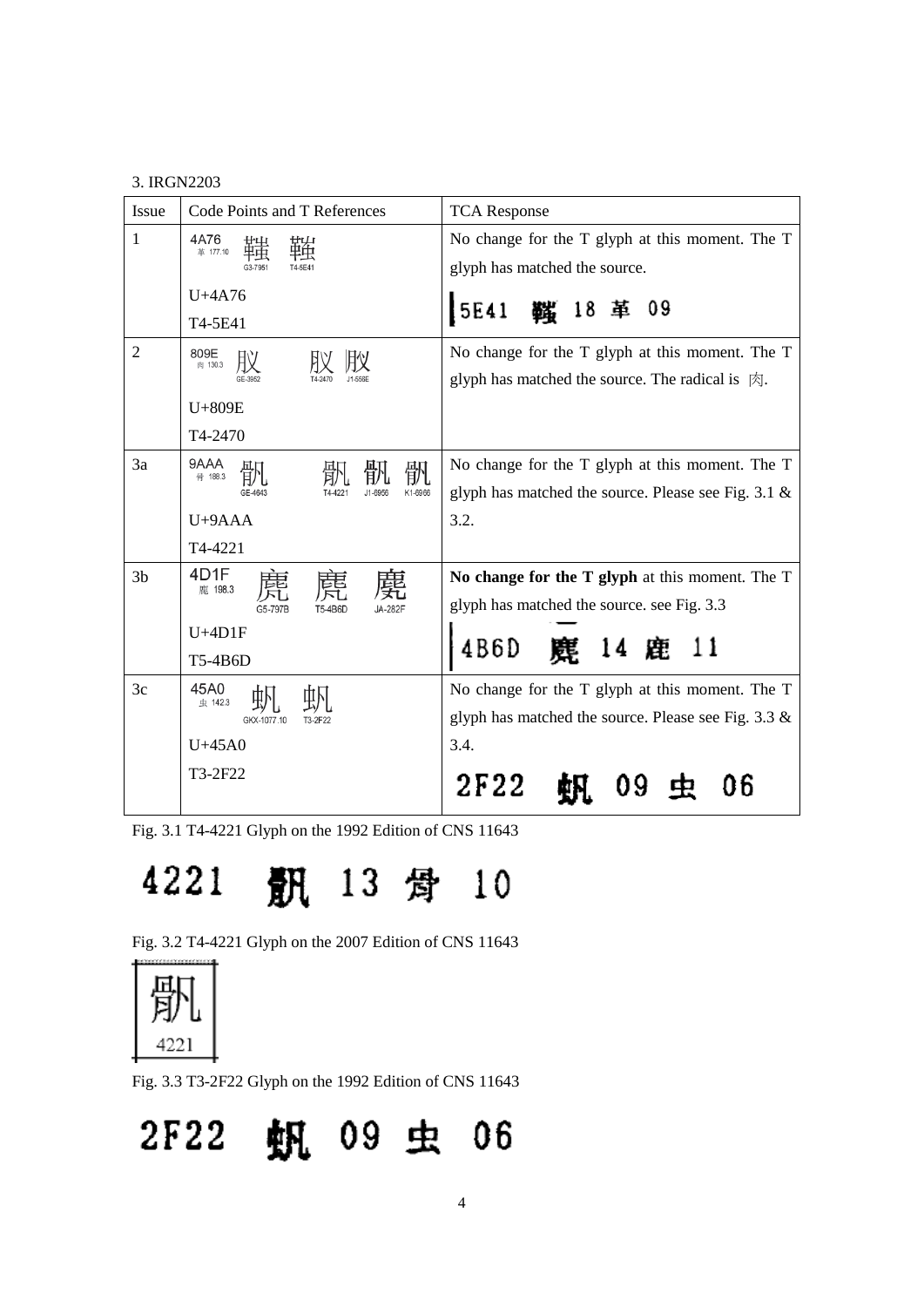Fig. 3.4 T3-2F22 Glyph on the 2007 Edition of CNS 11643



## 4. IRGN2207

| Issue | Code Points and T   TCA Response |                                                                          |
|-------|----------------------------------|--------------------------------------------------------------------------|
|       | References                       |                                                                          |
|       | 2F8FD<br>水 85.5<br>T6-2C51       | TCA will update the T glyph to $\sqrt{\frac{1}{1}}$ (the same shape with |
|       | $\equiv$ 6CCD 泍                  | the 2007 Edition of CNS 11643), and request to move to                   |
|       | $U+2F8FD$                        | 2DC09<br>水 85.5                                                          |
|       | T6-2C51                          | JMJ-015203<br>$U+2DC09.$                                                 |

Fig. 4.1 T6-2C51 Glyph on the 2007 Edition of CNS 11643



## 5. IRGN2208

| Issue | Points<br>T<br>Code<br>and                    | <b>TCA</b> Response                                                                |
|-------|-----------------------------------------------|------------------------------------------------------------------------------------|
|       | References                                    |                                                                                    |
|       | 38E3<br>彳 60.7                                | TCA agrees with Henry. We request to move the                                      |
|       | K3-247C<br>TF-2F3E<br>GKX-0367.17             |                                                                                    |
|       | $U+38E3$                                      | T5-2D48 $\overline{\mathcal{R}}$ to U+38E3 and TF-2F3E $\overline{\mathcal{R}}$ to |
|       | TF-2F3E                                       | U+2F89B.                                                                           |
|       | 2F89B<br>彳 60.7<br>T5-2D48<br>$\equiv$ 38E3 俠 |                                                                                    |
|       | U+2F89B                                       |                                                                                    |
|       | T5-2D48                                       |                                                                                    |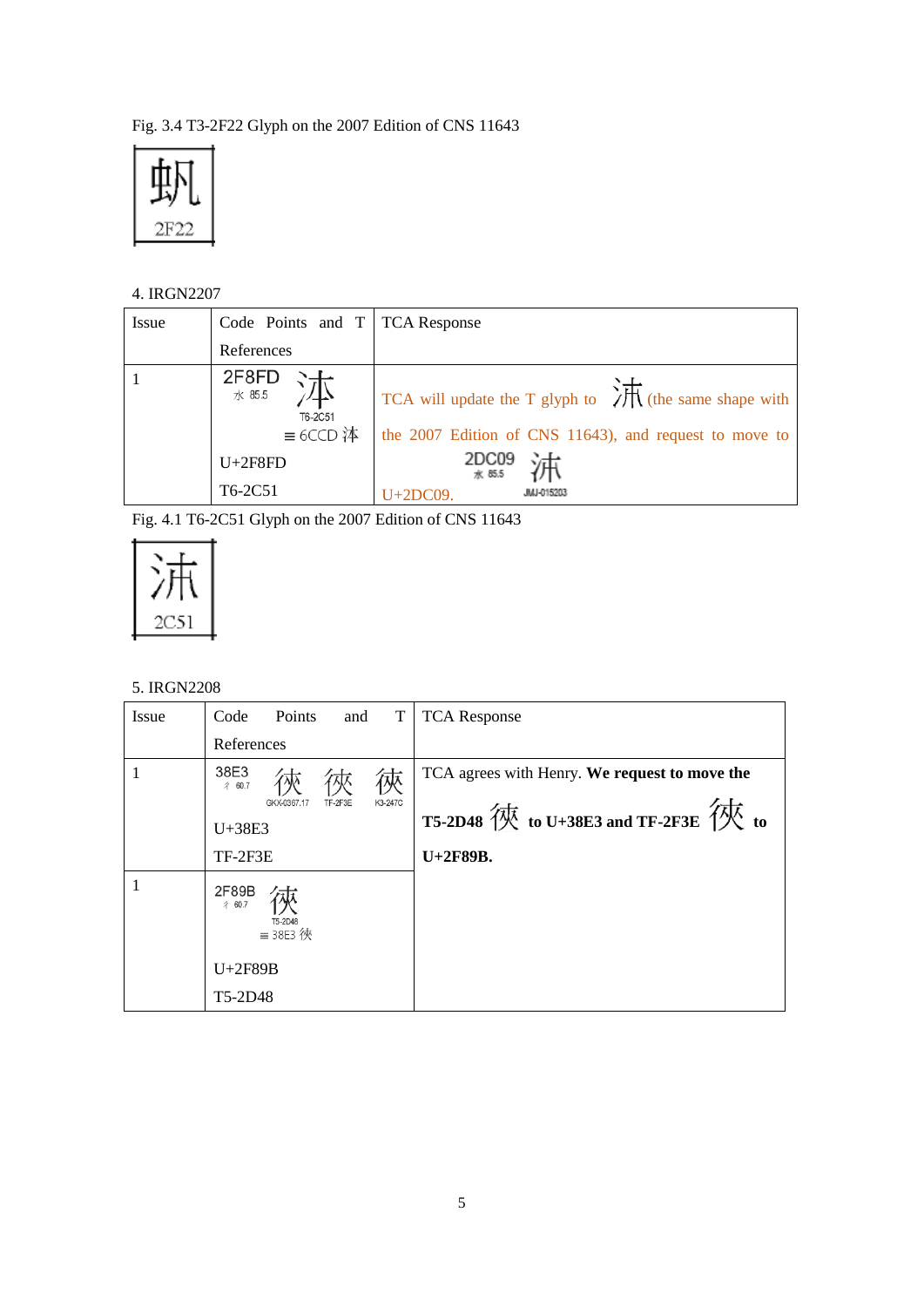#### 6. IRGN2209

| Issue          | Code Points and T References | <b>TCA Response</b>                                                         |  |
|----------------|------------------------------|-----------------------------------------------------------------------------|--|
| 1              | 5DD <sub>5</sub><br>山 46.19  | U+5DD5 is in the range of Big5 code, and                                    |  |
|                | HB2-F6DD                     | Microsoft fonts(ex, Microsoft JhengHei,                                     |  |
|                | $U+5DD5$                     | DFKai-SB ) are based on this shape $\Box \Box \Box \equiv$ .                |  |
|                | T2-6D4B                      | Although the glyph in Super CJK v14 is $\Box\Box$                           |  |
|                | 21FD2<br>山 46.20             | 孽, but <i>Master Copy of Standard Song</i>                                  |  |
|                | UCS2003                      | Typeface for Chinese Characters (《國字標準                                      |  |
|                | $U+21FD2$                    | 字體宋體母稿》)published by the MOE in                                             |  |
|                |                              | 1994 has changed this shape to $\Box \Box \Box \equiv$ . In                 |  |
|                |                              | addition, T2-6D48 $\mathbb{I}$ is one of the Table of                       |  |
|                |                              | less frequently used standard Chinese                                       |  |
|                |                              | <i>characters</i> published by the MOE. So, TCA                             |  |
|                |                              | won't change the glyph of T2-6D48, and keep                                 |  |
|                |                              | the current code chart.                                                     |  |
| $\overline{2}$ | 5284<br>刀 18.12              | TCA have checked the original glyph on 1992                                 |  |
|                | V1-4D34                      | edition of CNS 11643, please see Fig. 6.2.                                  |  |
|                | $U + 5284$                   | TCA request to <b>move T2-4C61</b> ( $\exists^{\star\star}$ $\exists$ I) to |  |
|                | T2-4C61                      | U+7B9A(add a horizontal extension), and                                     |  |
|                | 7B9A<br>竹 118.8              | update a new glyph TE-656C( $\left(\frac{\text{X}}{\text{I}}\right)$ ) to   |  |
|                | $U+7B9A$                     | $U + 5284$ .                                                                |  |

Fig. 6.1 T2-6D4B Glyph on the *Master Copy of Standard Song Typeface for Chinese Characters* (《國字標準字體宋體母稿》),1994.

| C |             |  |
|---|-------------|--|
|   | ىل          |  |
|   | 19          |  |
|   | 22          |  |
|   | 嵯<br>200911 |  |

Fig. 6.2 T2-4C61 Glyph on the 1992 Edition of CNS 11643

4C61 箚 14 竹 06